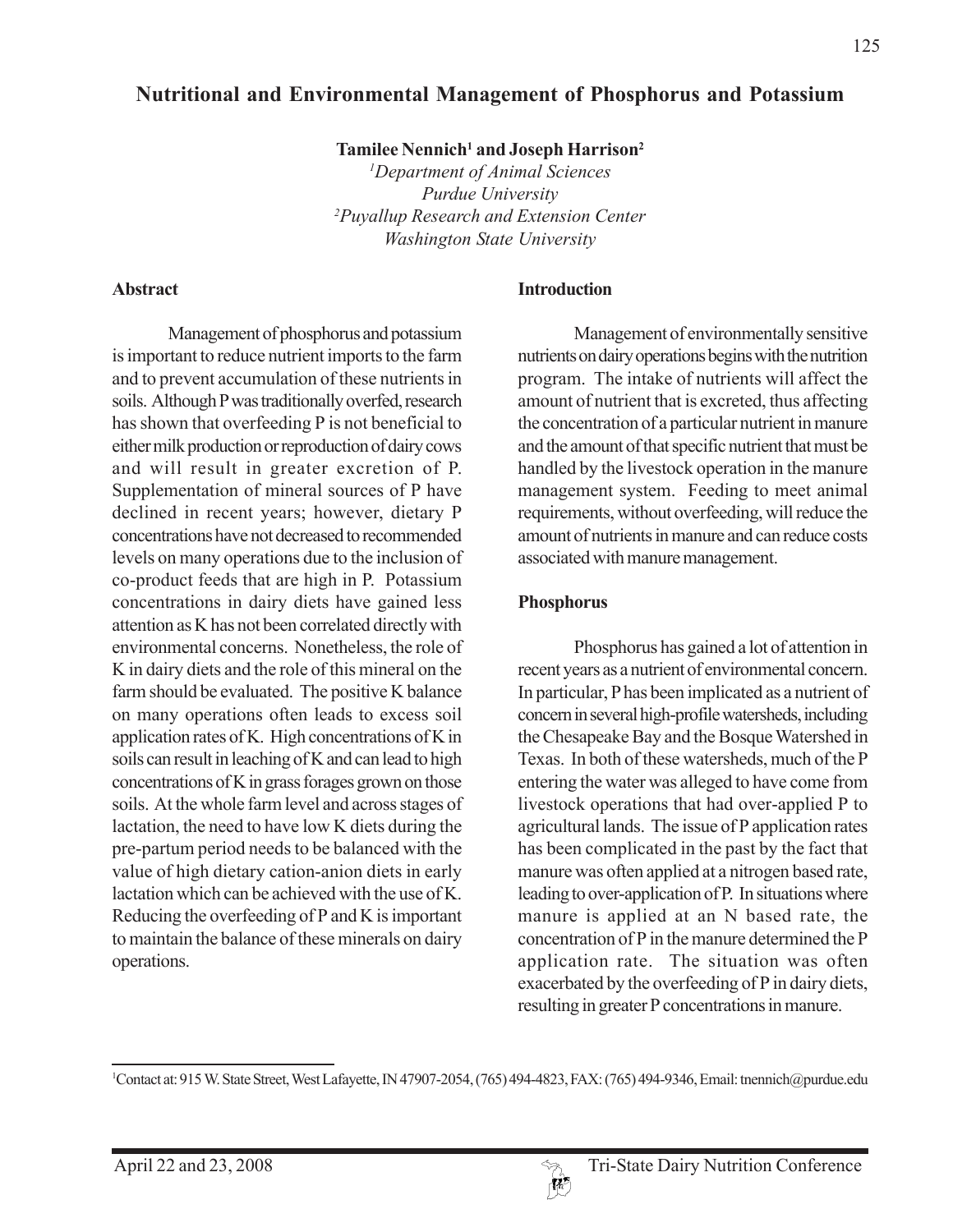Several studies have been conducted in recent years to evaluate the effect of reducing dietary P concentrations in the diets of dairy animals in an effort to reduce P excretion. A summary of various studies that focused on feeding diets with various P concentrations and resulting P excretions are provided in Table 1.

In the past, decreasing the P supplementation was a concern because of an association with decreased reproductive performance when dietary P concentrations were decreased. Numerous studies evaluated the effect of various dietary P concentrations on reproductive performance. In 1999, Valk and Sebek did not find any difference in reproductive performance for cows fed diets containing either 0.33, 0.28, or 0.24 % dietary P. Similarly, Lopez et al. (2004) did not find any difference in reproductive performance for cows fed either 0.37 or 0.57% dietary P, and Wu et al. (2000) reported similar reproductive performance for cows fed diets containing either 0.40 or 0.49% P.

In addition to the studies to evaluate acceptable levels of P in the diet, several studies were also conducted to look at the levels of P currently being fed in dairy diets in on-farm situations. A study conducted in 2001 found that on average, the P concentration of dairy diets was 34% above the recommended level (Dou et al., 2003), and a survey of nutritionists conducted in 1997 revealed that the average formulated dietary P concentration for high producing cows was 0.52% (Sansinena et al., 1999).

Although use of P mineral supplements has appeared to decline in recent years, the concentration of P in diets has not necessarily been reduced to recommended levels. The reason for this is the high concentration of P in many of the coproduct feeds that are becoming more and more common in dairy rations.

A study conducted in Texas in 2005 and 2006 revealed that the P concentration of total mixed rations ( $n = 54$ ) averaged 0.44% of the dietary DM (Nennich et al., 2007). Even though the dietary P concentration in these diets were much above recommended levels, a review of the formulated rations ( $n = 19$ ) found that the diets did not include any inorganic P supplements.

High base dietary P concentrations create an interesting dilemma, especially in areas that are environmentally P sensitive. In many cases, reducing the P concentrations of the diet would result in a more expensive diet since less co-product feeds would be able to be included in the ration. Feeding diets with greater dietary P concentrations will require either a larger land base for manure application, or the implementation of a technology to remove P from the manure handling system. In the complex dairy systems today, the costs associated with manure handling and application should not be ignored, and must be weighed against the supposed "savings" associated with feeding co-product feeds that are high in P.

Various studies have looked at the role of P nutrition on the whole-farm balance and on soil P concentrations. The majority of the P imported to farms is typically imported through feed. A study of 41 western commercial dairy operations found that on average, 85.4% of P imports to the farm were in the form of feed (Spears et al., 2003). In a study looking at 6 commercial dairy operations in Idaho, 94.6% of the P imports were from feed (Hristov et al., 2006). The overall balance of P on dairy operations can also be affected by the cropping strategies used on the operations. A study by Ghebremichael et al. (2007) found that P balance could be reduced by 4.8 kg/ha (4.2 lb/acre) and 9.6 kg/ha (8.45 lb/acre) a with increased productivity of grass forage and increased forage feeding in the diet, respectively.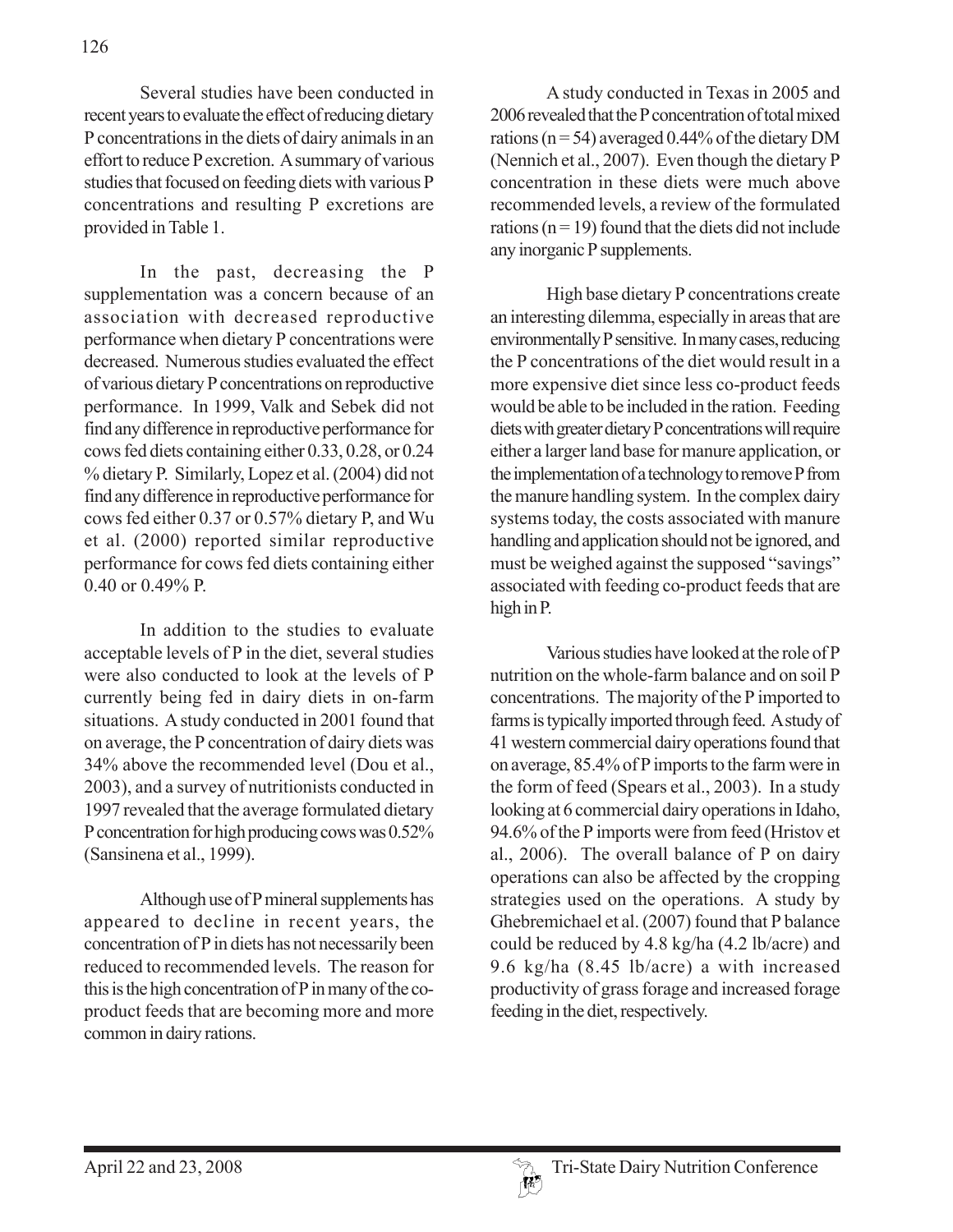#### **Potassium**

Potassium is not a nutrient that is directly related to environmental concerns. However, K does play an important role in dairy nutrition. The K in manure has value as a fertilizer, and K needs to be managed to prevent over application to soils. Potassium can also accumulate in grass forages when soil concentrations of K are high and may result in feeding challenges for dairy operations.

Fisher et al. (1994) reported that DM intake was improved and milk production unchanged when dietary K increased from 1.6 to 3.1% of dietary DM. A further increase of the K level to 4.6 % of diet dry matter decreased feed intake and milk yield. As the concentration of K in the diet increased, animals drank more water and excreted more urine, K, and sodium (Na). There is also a potential for K to interfere with absorption of magnesium (Mg) when high levels of K are fed. The ideal dietary concentration of K for high producing cows appears to be between 1.6 and 3.1%. Cows were physiologically challenged when fed concentrations of K from 3.1 to 4.6 % of dietary DM.

There are 3 reasons that current guidelines for K and Na are greater than NRC (2001) recommendations. First, early lactation cows eat less than mid-lactation cows, and there is a need to increase nutrient concentrations to reflect reduced feed intakes. Second, most of the macromineral research was conducted with low and medium producing cows; high producing cows secrete more of these minerals in milk and generate more acid in the rumen and blood. Third, the higher concentrations of Na and K represent an additional role these nutrients play in rumen buffering and acidbase balance, and recent data suggest that cows can be deficient in K and Na in early lactation.

The metabolism of K in early lactation cows is different from that of cows in later lactation, as cows in early lactation may be in a negative K balance. Silanikove et al. (1997) found that cows in early lactation are often in a negative K balance and suggested that increased amounts of K in the diet may be beneficial to milk production.

Potassium retention and excretion of lactating dairy cows, along with the effect of K on milk production, were evaluated using a combination of data from various total collection metabolism trials (Nennich et al., 2005; Nennich et al., 2006). Potassium retention for cows in the data set was positive for over 85% of cows (calibration dataset); however, in a set of early lactation cows, K retention was negative for all cows. Early lactation cows tended to excrete greater amounts of K, even though K intakes were similar to cows in the calibration dataset (Figure 1). Due to the greater K excretion and the greater secretion of K in milk, early lactation cows were in a negative K balance, with early lactation cows (less than 75 DIM) having an average K retention of –0.145 lb/day.

## *Dietary K and whole farm nutrient management*

Any program that increases the amount of K fed to cows must consider the overall effect of K on the dairy. Feeding extra K to pre-calving dry cows can contribute to milk fever problems. Therefore, a nutrient management plan that considers K in both the manure and purchased fertilizer is needed to avoid growing forages with excessively high K. There are several whole-farm case histories that have evaluated K balance. These examples help illustrate the importance of nutrient management plans to control excess K in soils and harvested forages. An alternative approach is to specifically segregate forages of low and high K for use with pre-partum and post-partum cows, respectively.

A study of dairy operations in Idaho found that, on average, 92% of the K was imported to the farms in feed (Hristov et al., 2006). Evaluation

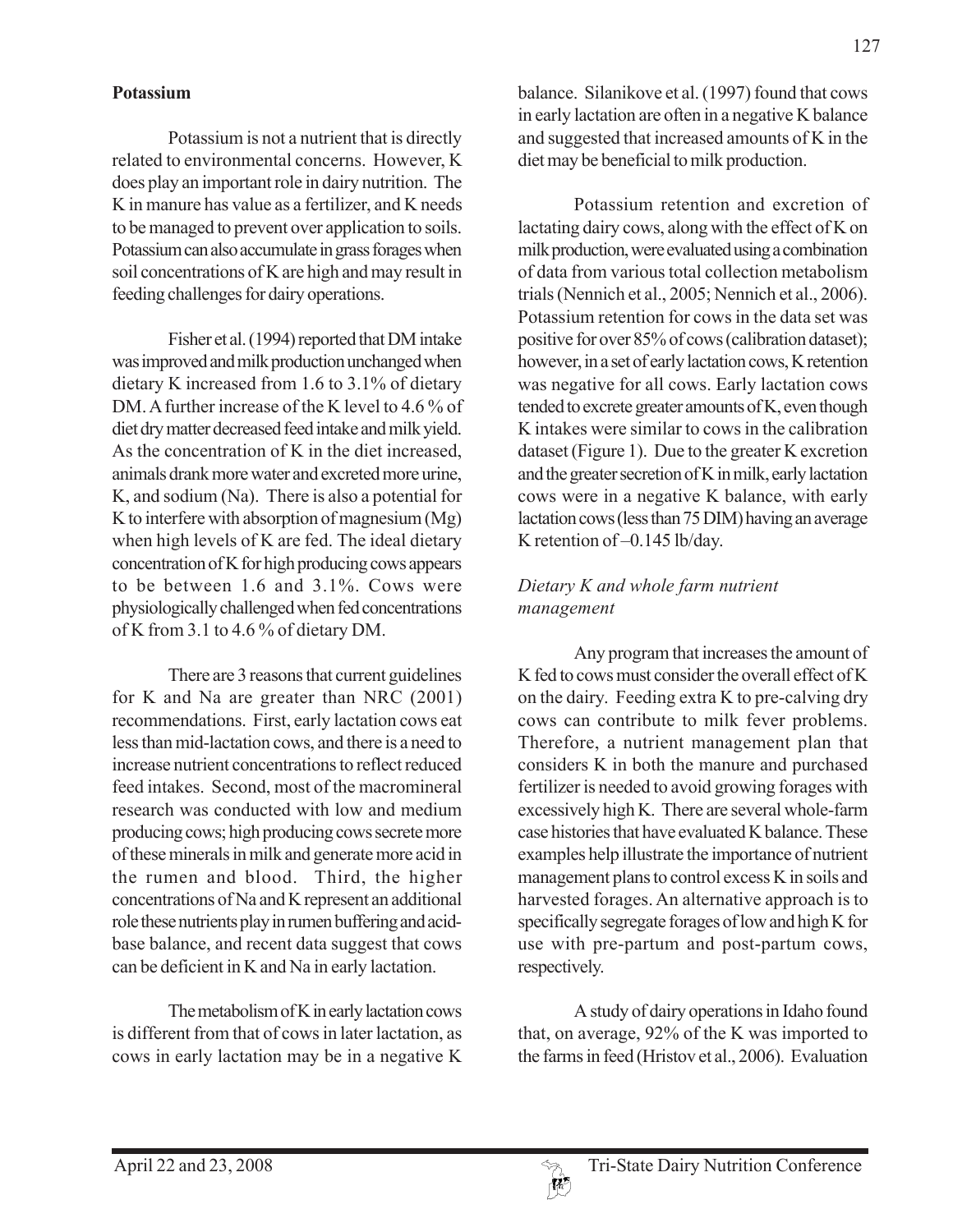of the balance of K on the Idaho dairy operations found that, with the exception of one dairy operation, the farms had significant surpluses of K on the operations each year. Overall, the estimated milk K efficiency on the farms was 11% (Hristov et at., 2006).

Similarly, an evaluation of K mass balances (Wang et al., 1999) evaluated at the Cornell University Dairy Farm found that 89.7% of K was imported in feed and that only approximately 43% of the K was exported through milk, wasted feed, and animals. Over the years, feed imports of K, as a percentage of total imports, increased greatly because fertilizer sources of K were drastically reduced. Reductions of fertilizer K and increases in the amount of K captured in milk resulted in the net balance of K on the farm being reduced by 30%. Interestingly, the soil K concentration was not increased in soils over a period of 25 years, most likely due to the K leaching through the soil profile (Wang et al., 1999).

## **Conclusions**

Dietary concentration of P and K need to be evaluated to prevent overfeeding and to improve the balances of these minerals on dairy operations. The P concentrations in co-product feeds may result in increased dietary P concentrations, resulting in either a greater land base being needed for P application or the implementation of technologies that can concentrate P and allow it to be economically exported from the dairy operation. Concentrations of K in dairy diets need to be evaluated to insure that animal requirements are being met without overfeeding. Soil application rates of K also need to be evaluated to prevent over application of K that may lead to K leaching or increased K concentration in grass forages.

### **References**

Dou, Z., J.D. Ferguson, J. Fiorini, J.D. Toth, S.M. Alexander, L.E. Chase, C.M. Ryan, K.F. Knowlton, R.A. Kohn, A.B. Peterson, J.T. Sims, and Z. Wu. 2003. Phosphorus feeding levels and critical control points on dairy farms. J. Dairy Sci. 86:3787-3795.

Fisher, L.J., N. Dinn, R.M. Tait, and J.A. Shelford. 1994. Effect of level of dietary potassium on the absorption and excretion of calcium and magnesium by lactating cows. Canadian J. Animal Sci. 74:503- 509.

Ghebremichael, L.T., P.E. Cerosaletti, T.L. Veith, C.A. Rotz, J.M. Hamlett, and W.J. Gburek. 2007. Economic and phosphorus-related effects of precision feeding and forage management at a farm scale. J. Dairy Sci. 90:3700-3715.

Hristov, A.N., W. Hazen, and J.W. Ellsworth. 2006. Efficiency of use of imported nitrogen, phosphorus, and potassium and potential for reducing phosphorus imports on Idaho dairy farms. J. Dairy Sci. 89:3702-3712.

Knowlton, K.F., and J.H. Herbein. 2002. Phosphorus partitioning during early lactation in dairy cows fed diets varying in phosphorus content. J. Dairy Sci. 85:1227-1236.

Knowlton, K.F., J.H. Herbein, M.A. Meister-Weisbarth, and W.A. Wark. 2001. Nitrogen and phosphorus partitioning in lactating Holstein cows fed different sources of dietary protein and phosphorus. J. Dairy Sci. 84:1210-1217.

Lopez, H., F.D. Kanitz, V. R. Moreira, L.D. Satter, and M.C. Wiltbank. 2004. Reproductive performance of dairy cows fed two concentrations of phosphorus. J. Dairy Sci. 87:146-157.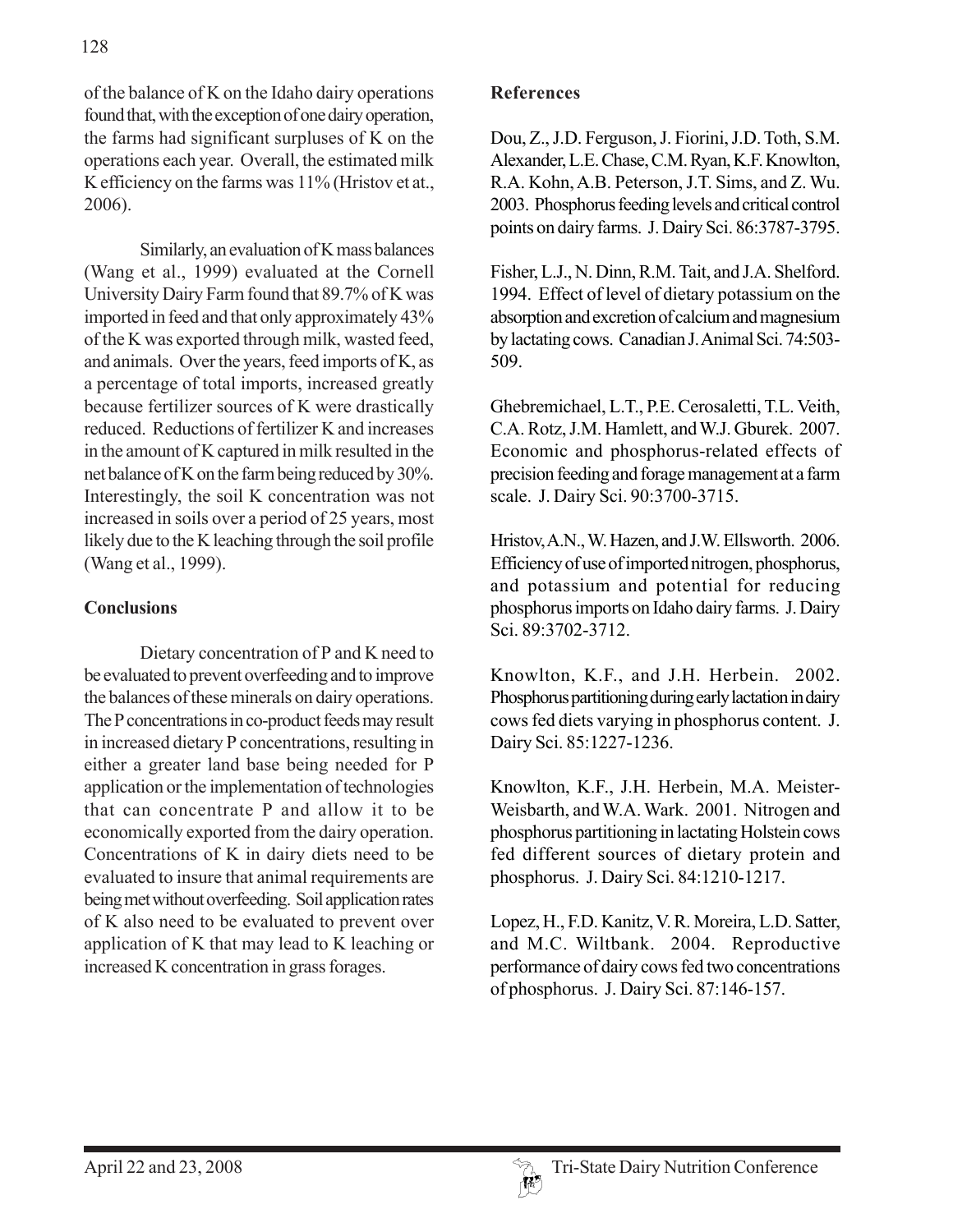National Research Council. 2001. Nutrient requirements of dairy cattle. 7th rev. ed. National Acad. Sci., Washington, DC.

Nennich, T.D., N.M. Cherry, R.A. Whitney, R.J. Scott, and W.H. Weems. 2007. Nitrogen and phosphorus in by-product feeds and dairy diets in Central Texas. J. Dairy Sci. 90(Suppl. 1):604. (Abstr.)

Nennich, T.D., J.H. Harrison, L.M. VanWieringen, D. Meyer, A.J. Heinrichs, W.P. Weiss, N.R. St-Pierre, R.L. Kincaid, D.L. Davidson, and E. Block. 2005. Prediction of manure and nutrient excretion in dairy cattle. J. Dairy Sci. 88:3721-3733.

Nennich, T.D., J.H. Harrison, L.M. VanWieringen, N.R. St-Pierre, R.L. Kincaid, M.A. Wattiaux, D.L. Davidson, and E. Block. 2006. Prediction and evaluation of urine and urinary nitrogen and mineral excretion from dairy cattle. J. Dairy Sci. 89:353- 364.

Sansinena, M., L.D. Bunting, S.R. Stokes, and E.R. Jordan. 1999. A survey of trends and rationales for dietary phosphorus concentrations among Midsouth Dairy Nutritionists. *In* Proc. Mid-South Ruminant Nutrition Conference.

Silanikove, N., E. Maltz, A. Halevi, and D. Shinder. 1997. Metabolism of water, sodium, potassium, and chlorine by high yielding dairy cows at the onset of lactation. J. Dairy Sci. 80:949-956.

Spears, R.A., A.J. Young, and R.A. Kohn. 2003. Whole-farm phosphorus balance on western dairy farms. J. Dairy Sci. 86:688-695.

Valk, H., and L.B.J. Sebek. 1999. Influence of long-term feeding of limited amounts of phosphorus on dry matter intake, milk production, and body weight of dairy cows. J. Dairy Sci. 82:2157-2163.

Wang, S.J., D.G. Fox, D.J.R. Cherney, S.D. Klausner, and D.R. Bouldin. 1999. Impact of dairy farming on well water nitrate level and soil content of phosphorus and potassium. J. Dairy Sci. 82:2164-2169.

Wu, Z. 2005. Utilization of phosphorus in lactating cows fed varying amounts of phosphorus and sources of fiber. J. Dairy Sci. 88:2850-2859.

Wu, Z., L.D. Satter, A.J. Blohowiak, R.H. Stauffacher, and J.H. Wilson. 2001. Milk production, estimated phosphorus excretion, and bone characteristics of dairy cows fed different amounts of phosphorus for two or three years. J. Dairy Sci. 84:1738-1748.

Wu, Z., L.D. Satter, and R. Sojo. 2000. Milk production, reproductive performance, and fecal excretion of dairy cows fed three amounts of phosphorus. J. Dairy Sci. 83:1028-1041.

Wu, Z., S.K. Tallam, V.A. Ishler, and D.D. Archibald. 2003. Utilization of phosphorus in lactating cows fed varying amounts of phosphorus and forage. J. Dairy Sci. 86:3300-3308.

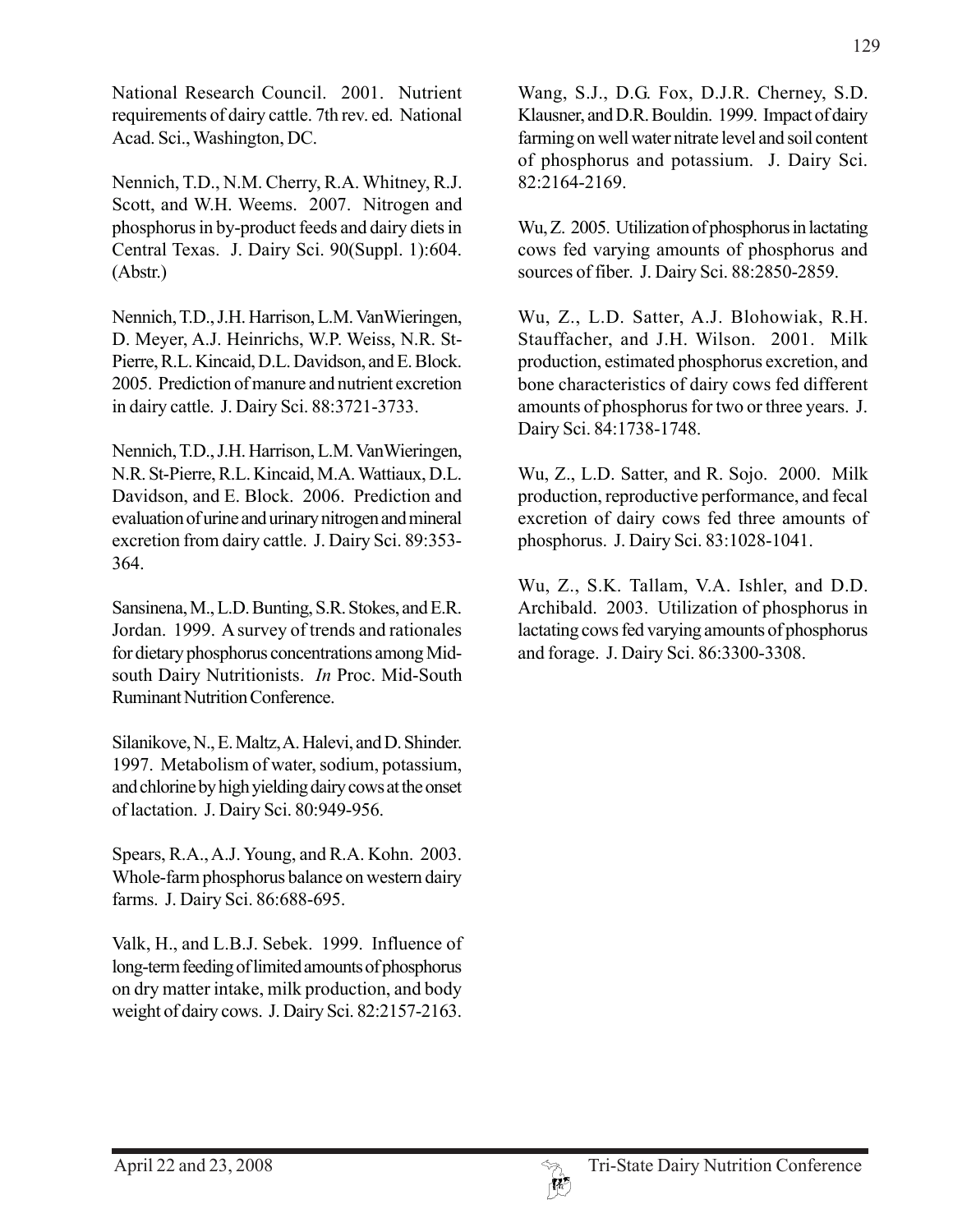| <b>Study and Treatments</b> | Dietary P<br>$(\% of DM)$ | <b>DMI</b><br>(lb/day) | Milk<br>(lb/day) | Fecal P Excretion<br>(lb/day) |
|-----------------------------|---------------------------|------------------------|------------------|-------------------------------|
| Wu et al., 2000             |                           |                        |                  |                               |
| 0.31% Dietary P             | 0.31                      | 50.7                   | 77.2             | 0.082                         |
| 0.40% Dietary P             | 0.40                      | 49.4                   | 80.5             | 0.115                         |
| 0.49% Dietary P             | 0.49                      | 51.6                   | 79.8             | 0.149                         |
| Wu et al., 2001             |                           |                        |                  |                               |
| 0.31% Dietary P             | 0.31                      | 55.1                   | 93.5             | 0.095                         |
| 0.39% Dietary P             | 0.39                      | 55.1                   | 85.3             | 0.145                         |
| 0.47% Dietary P             | 0.47                      | 54.2                   | 86.9             | 0.194                         |
| Knowlton et al., 2001       |                           |                        |                  |                               |
| Soybean meal; mineral       | 0.34                      | 51.8                   | 80.0             | 0.102                         |
| Soybean meal; wheat bran    | 0.34                      | 46.1                   | 73.4             | 0.089                         |
| Blood meal; mineral         | 0.36                      | 49.6                   | 74.5             | 0.101                         |
| Blood meal; wheat bran      | 0.38                      | 45.4                   | 71.4             | 0.086                         |
| Knowlton and Herbein, 2002  |                           |                        |                  |                               |
| 0.34% Dietary P             | 0.34                      | 55.8                   | 109.1            | 0.093                         |
| 0.51% Dietary P             | 0.51                      | 58.7                   | 106.7            | 0.193                         |
| 0.67% Dietary P             | 0.67                      | 53.1                   | 101.0            | 0.239                         |
| Wu et al., 2003             |                           |                        |                  |                               |
| Low P, low forage           | 0.33                      | 50.9                   | 80.3             | 0.100                         |
| Low P, high forage          | 0.33                      | 52.9                   | 74.5             | 0.115                         |
| High P, low forage          | 0.42                      | 51.2                   | 80.5             | 0.140                         |
| High P, high forage         | 0.42                      | 52.7                   | 75.4             | 0.145                         |
| Wu, 2005                    |                           |                        |                  |                               |
| Low P, Alfalfa Hay          | 0.32                      | 56.9                   | 93.7             | 0.127                         |
| Low P, Soyhulls             | 0.32                      | 53.4                   | 91.9             | 0.100                         |
| High P, Alfalfa Hay         | 0.44                      | 59.3                   | 95.7             | 0.213                         |
| High P, Soyhulls            | 0.44                      | 57.6                   | 98.1             | 0.181                         |

**Table 1.** Summary of various studies conducted to evaluate dietary P concentration on fecal P excretion.